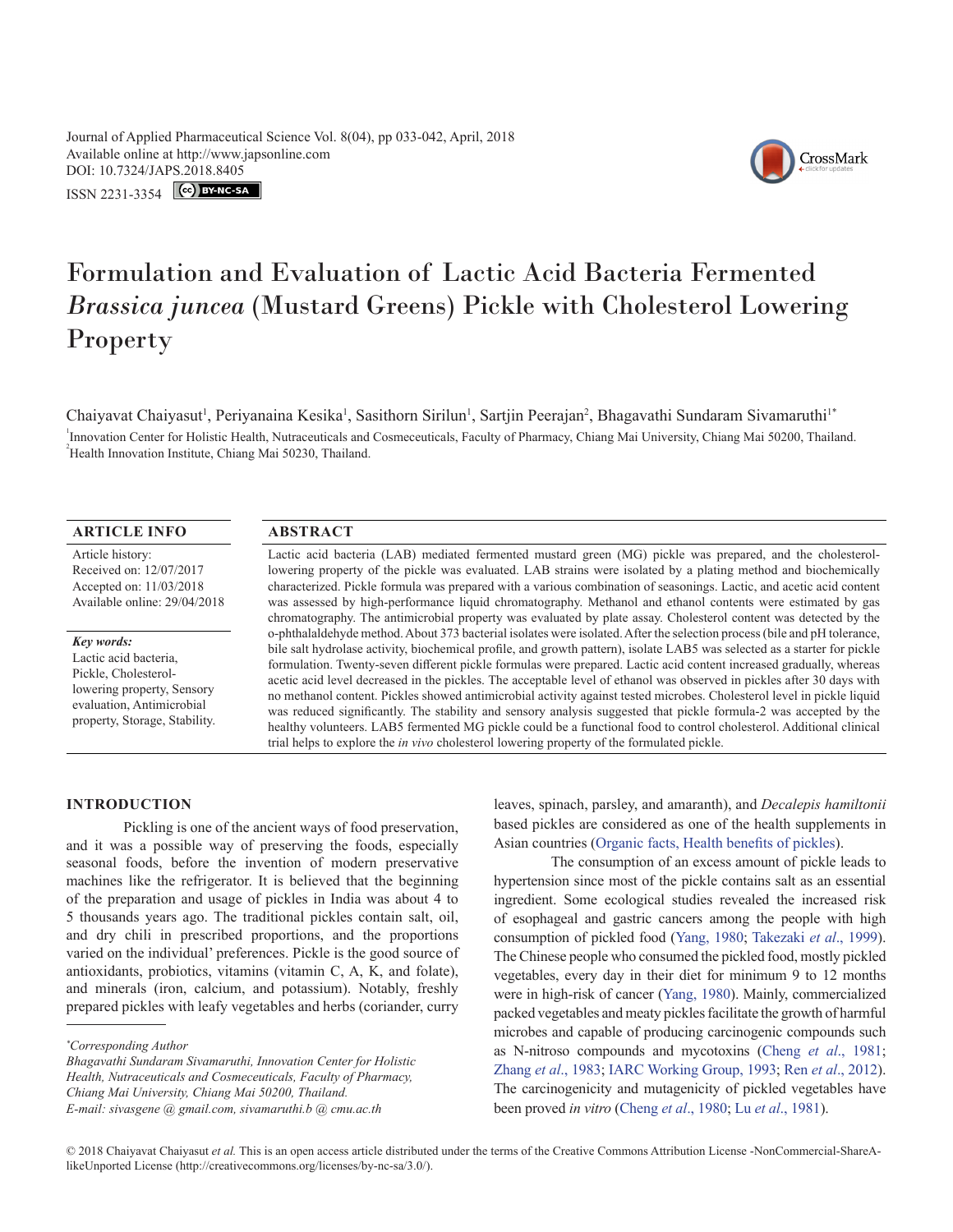Probiotics are live microbes, which when administered in adequate amounts, offer a health benefit on the host. The dairy products (for example yogurt, cottage cheese, sour cream) are the cheap source of probiotics. Alternatively, several types of meat and vegetable products and fruit juices are considered as the best source of probiotic microbes [\(Sheehan](#page-9-4) *et al*., 2007; [Martins](#page-8-4) *et al*[., 2013;](#page-8-4) Rouhi *et al*[., 2013](#page-9-5)). The consumption of kimchi and other fermented vegetable products help the host to acquire the lactic acid bacteria (LAB), one of the common probiotic bacteria. Moreover, the naturally fermented foods are sheltered for both harmful and beneficial microbes. So the fermented vegetables or pickle products made with characterized probiotic strain confirms the supplementation of probiotics to the consumers.

Mustard greens (MG) are rich in phenolic compounds, vitamins, and minerals. MG is one of the best low-calorie cruciferous vegetable, extensively used in Thailand as a raw vegetable, or as fermented pickle. The isolation of probiotic bacteria from Thai fermented foods with desirable characters and development of fermented plant beverages were reported previously ([Woraharn](#page-9-6) *et al*., 2015; Woraharn *et al*., 2016). The current study was conducted to isolate LAB with cholesterol utilizing property from indigenously prepared fermented Thai foods, and to formulate the MG based pickle with different degree of seasonings (garlic, ginger, and chili). The acceptability of the product by consumers and the stability of the products have also been assessed.

# **METHODS**

#### **Sample collection and isolation**

The fermented food samples such as fermented soy milk, Thuo-nao, Thuo-mhak, Ab-Thuo (Fermented nuts), fermented soy sauce, Tempeh, miso, nutto, and other fermented beverages that contain plant components were collected from the local market, Chiang Mai, Thailand. The samples were immediately transferred to the laboratory under refrigeration, and lactic acid bacteria were isolated as described previously ([Woraharn](#page-9-7) *et al*., 2014). The mustard green was selected as the base of the pickle, and fresh mustard green was purchased from local market, Chiang Mai, Thailand.

# **Bile and pH tolerance test**

The LAB isolates were cultured in MRS broth with 0.15 to 0.3% of the bile salt or MRS broth at the pH of 1, 2, 3, 4, 8, 9, and 10 (adjusted using 1N HCl and 5N KOH) for 18-24 h. Then, the bacterial growth was measured at 660 nm by spectrophotometer (DTX 880, Beckman Coulter Inc., UK) to detect the growth ability of LAB isolates in the presence of different concentration of bile salt or at various pH ([Menconi](#page-8-5) *et al*., 2014).

# **Carbohydrate, Protein and Lipid utilization test**

Starch agar (Hi-Media, catalog no. M107S), skim milk agar (Hi-Media, catalog no. M763), and tributyrin agar (Hi-Media, catalog no. M157) with 2% of glycerol tributyrate medium were used to assess the carbohydrate, protein, and lipid utilizing ability of LAB isolates. The single colony of LAB isolates was streaked on the respective media and incubated at 37°C for 24 h. After incubation, plates were examined for the clear zone formation around the colonies. The iodine solution was used for the better visualization of clear zones in starch and skim milk agar medium ([Cappuccino and Sherman, 2011\)](#page-8-6).

#### **Assessment of cholesterol uptake**

The cholesterol utilizing ability of LAB isolates were measured by the method described previously [\(Rudel and Morris,](#page-9-8) [1973;](#page-9-8) [Gilliland](#page-8-7) *et al*., 1985). Briefly, the LAB isolates were grown at 37°C for 24 h in MRS broth with 1% pleuropneumonia-like organism (PPLO) serum fraction, and 0.5% (w/v) of bile salt. The cells were harvested by centrifugation for 10 min at 12,000 rpm, and the level of cholesterol in spent medium and cells was assessed by o-phthalaldehyde method [\(Rudel and Morris, 1973\)](#page-9-8). To measure the cholesterol content in pickle formulas, ∼5 g of pickle liquids were collected at any point of the fermentation process. The cells and broth were separated by centrifugation. Then, the cholesterol level in pickle broth and cells were assessed as described above.

# **Evaluation of antimicrobial, biochemical and microscopic properties, and growth of LAB**

The antimicrobial nature of isolated LAB was assessed against *Escherichia coli* ATCC 25922, *Staphylococcus aureus* ATCC 25923, *Bacillus cereus*, *Pseudomonas aeruginosa* ATCC27853, *Candida albicans* ATCC 90028 by plate assay ([Cappuccino and Sherman, 2011](#page-8-6)). LAB isolates were examined under the microscope after stained with Gram' stain to determine the shape and arrangements of cells [\(Cappuccino and Sherman,](#page-8-6) [2011](#page-8-6)).

The selected LAB strains were analyzed for the sugar utilization profile using Hi CarbohydrateTM Kit (Hi-Media, Catalog no. KB009A, KB009B1, KB009C) as per the manufacturer' instructions. The generation time and specific growth rate of the LAB isolates were calculated as described (Todar's online textbook of bacteriology, 2008; [Samuel Miller](#page-9-9) [Lab, 2011\)](#page-9-9).

#### **Pickle formulations**

The fresh, clean mustard green was squeezed mechanically. Different concentration (5, 15, and 30%) and the ratio of garlic, ginger, and chili was added. The combinations of ingredients were tabulated (Table 1).

Twenty-seven combinations of seasonings (garlic, ginger, and chili) were used with a constant volume of squeezed mustard green and 10% of LAB starter culture. The pickle formulas were incubated at room temperature for 30 days. The pickle mix without any seasonings and LAB starter (control-1), and another formula with 10% LAB starter and without seasonings (control-2) were served as control.

# **Quantification of lactic acid, acetic acid, methanol and ethanol in pickle formulas**

The level of lactic and acetic acids in pickle formulas was assessed by high-performance liquid chromatography (HPLC). Methanol and ethanol contents in pickle formulas were estimated by gas chromatography, as described previously [\(Peerajan](#page-9-10) *et al*., [2016;](#page-9-10) [Chaiyasut](#page-8-8) *et al*., 2017a; [Chaiyasut](#page-8-9) *et al*., 2017b).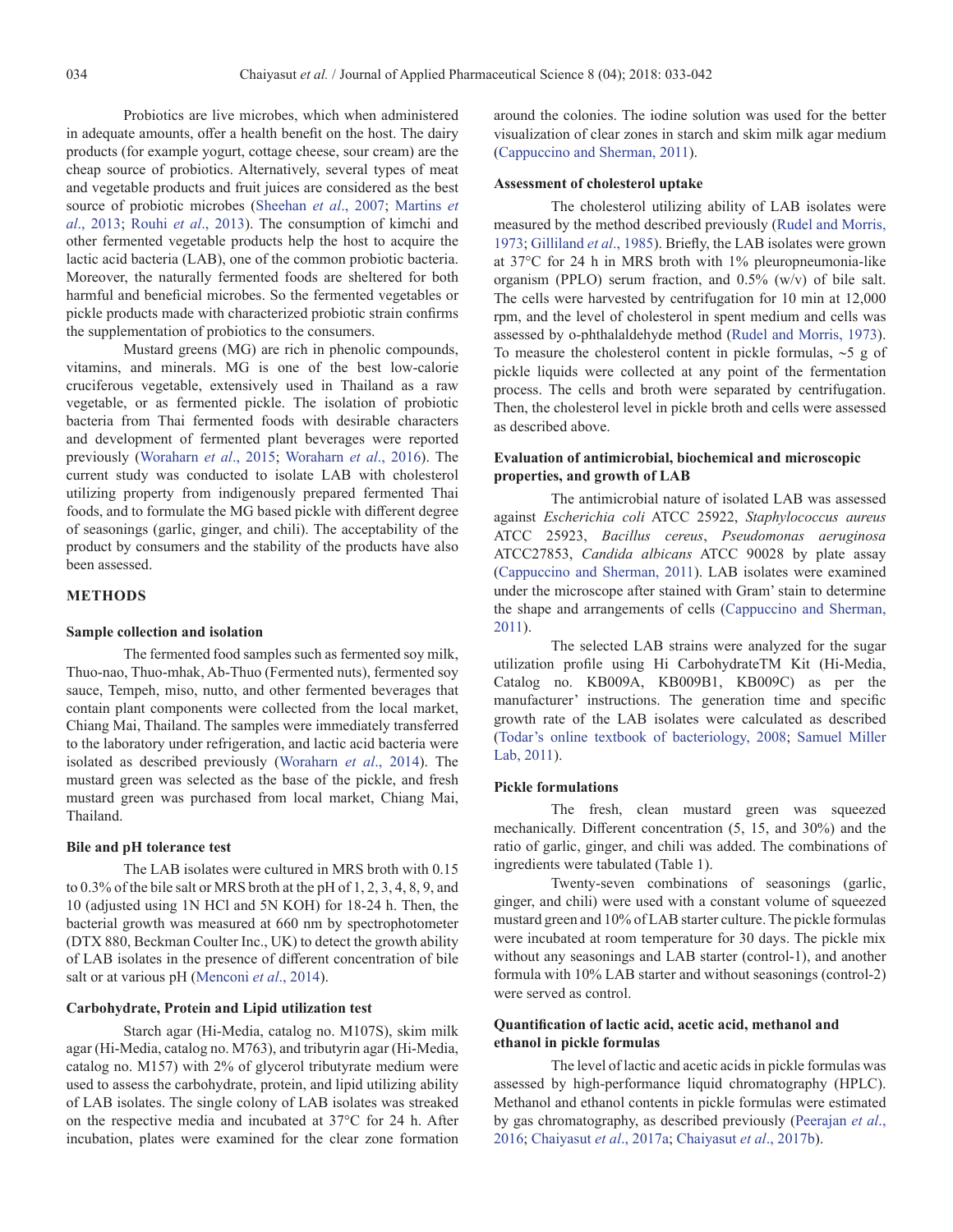**Table 1:** The different combinations of seasonings for the preparation of MG pickle (Factorial design). \*Control-1 formula was prepared without seasonings and LAB starter. # Control-2 formula was prepared with 10% of LAB starter and without seasonings.

| Formula<br>numbers | Amount of Ingredients (%) (Base: MG extract, Salt (2.50),<br>water (20%), LAB starter (10%)) |                          |       |  |  |  |
|--------------------|----------------------------------------------------------------------------------------------|--------------------------|-------|--|--|--|
|                    | Ginger                                                                                       | Garlic                   | Chili |  |  |  |
| Control-1*         | $\frac{1}{2}$                                                                                | ÷,                       | ÷,    |  |  |  |
| Control-1#         | -                                                                                            | $\overline{\phantom{0}}$ | -     |  |  |  |
| $\mathbf{1}$       | 5                                                                                            | 5                        | 5     |  |  |  |
| $\overline{c}$     | 5                                                                                            | 5                        | 15    |  |  |  |
| 3                  | 5                                                                                            | 5                        | 30    |  |  |  |
| $\overline{4}$     | 5                                                                                            | 15                       | 5     |  |  |  |
| 5                  | 5                                                                                            | 15                       | 15    |  |  |  |
| 6                  | 5                                                                                            | 15                       | 30    |  |  |  |
| $\tau$             | 5                                                                                            | 30                       | 5     |  |  |  |
| 8                  | 5                                                                                            | 30                       | 15    |  |  |  |
| 9                  | 5                                                                                            | 30                       | 30    |  |  |  |
| $10\,$             | 15                                                                                           | 5                        | 5     |  |  |  |
| 11                 | 15                                                                                           | 5                        | 15    |  |  |  |
| 12                 | 15                                                                                           | 5                        | 30    |  |  |  |
| 13                 | 15                                                                                           | 15                       | 5     |  |  |  |
| 14                 | 15                                                                                           | 15                       | 15    |  |  |  |
| 15                 | 15                                                                                           | 15                       | 30    |  |  |  |
| 16                 | 15                                                                                           | 30                       | 5     |  |  |  |
| 17                 | 15                                                                                           | 30                       | 15    |  |  |  |
| $18\,$             | 15                                                                                           | 30                       | 30    |  |  |  |
| 19                 | 30                                                                                           | 5                        | 5     |  |  |  |
| 20                 | 30                                                                                           | 5                        | 15    |  |  |  |
| 21                 | 30                                                                                           | 5                        | 30    |  |  |  |
| 22                 | 30                                                                                           | 15                       | 5     |  |  |  |
| 23                 | 30                                                                                           | 15                       | 15    |  |  |  |
| 24                 | 30                                                                                           | 15                       | 30    |  |  |  |
| 25                 | 30                                                                                           | 30                       | 5     |  |  |  |
| 26                 | 30                                                                                           | 30                       | 15    |  |  |  |
| 27                 | 30                                                                                           | 30                       | 30    |  |  |  |

#### **Assessment of microbial load in pickles**

The microbial contaminates in pickle formulas were studied by plating the serially diluted pickle samples in specific nutrient media. The samples were plated on plate count agar (total bacterial load), potato dextrose agar (yeast and mold), phenol red egg-yolk kanamycin agar (*B. cereus*), mannitol salt phenol red egg yolk agar (*S. aureus*), MacConkey agar, Salmonella-Shigella agar (*Salmonella* spp.), and cooked meat medium (*Clostridium perfringens*) and incubated at the optimum temperatures of the respective microbes for 24-48 h. Then the colonies were counted, and the colony forming unit (CFU) were calculated ([Pattananandecha](#page-9-11) *et al*., 2016).

# **Sensory evaluation test**

A descriptive ratio profile test was conducted to evaluate the acceptability of the pickle formulas. Twenty healthy volunteers (not restricted with age and gender) were tested with the pickle formula regarding color, taste, odor, and general acceptance. The volunteers were advised to clean their mouth with drinking water, before the taste assessment of each pickle. The opinions were recorded with the scale of 0-1, and the ideal score was fixed as 1. Then, the average ideal ratio scores were represented as graphs using Microsoft® excel program. The study has been approved by the Ethical Review committee of Faculty of Pharmacy, Chiang Mai University (Ref. No. 26/2015 dated 22 April 2015).

# **Stability test**

The selected pickle formulas were stored at room temperature for sixty days, followed by an assessment of the LAB content and the acceptability was evaluated by sensory analysis.

# **Statistical analysis**

The biochemical analysis was performed in triplicates and values are represented as mean  $\pm$  SD. The difference among the pickle formulations was assessed by analysis of variance (ANOVA) using statistical SPSS software version 16 (Chicago, SPSS Inc, USA) at the 95% confidential level ( $p < 0.05$ ).

# **RESULTS AND DISCUSSION**

A sum of 373 bacterial isolates was isolated from collected fermented food samples. About 274, and 121 isolates showed tolerance to 0.15%, and 0.30% bile salt, respectively. All the isolates were tested for pH tolerance, and about 197 isolates were found to be grown in the pH range of 1-4, 8, and 9. Among 197 strains, 47, 34, and 21 isolates were able to utilize protein, carbohydrate, and both, respectively. The lipid utilizing property and bile salt hydrolase (BSH) activity of selected 21 strains were evaluated. Two isolates (coded as LAB3, and LAB5) were confirmed with both lipids utilizing property and BSH activity (Table 2).

Several reports explained the anti-microbial property of LAB isolated from fermented foods, which is attributed to the production of antimicrobial compounds such as bacteriocin by *L. lactis* BH5, *L. citreum* GJ7 (Hur *et al*[., 2000;](#page-8-10) [Chang](#page-8-11) *et al*., 2007), pediocin by *P. pentosaceus* (Shin *et al*[., 2008\)](#page-9-12), and nisin. Thus, the antimicrobial activity of LAB3 and LAB5 were assessed. Both the strains actively suppressed the growth of *S. aureus*, *B. cereus*, and mild activity was observed against *P. aeruginosa*, *E. coli*, and *C. albicans* (Table 3).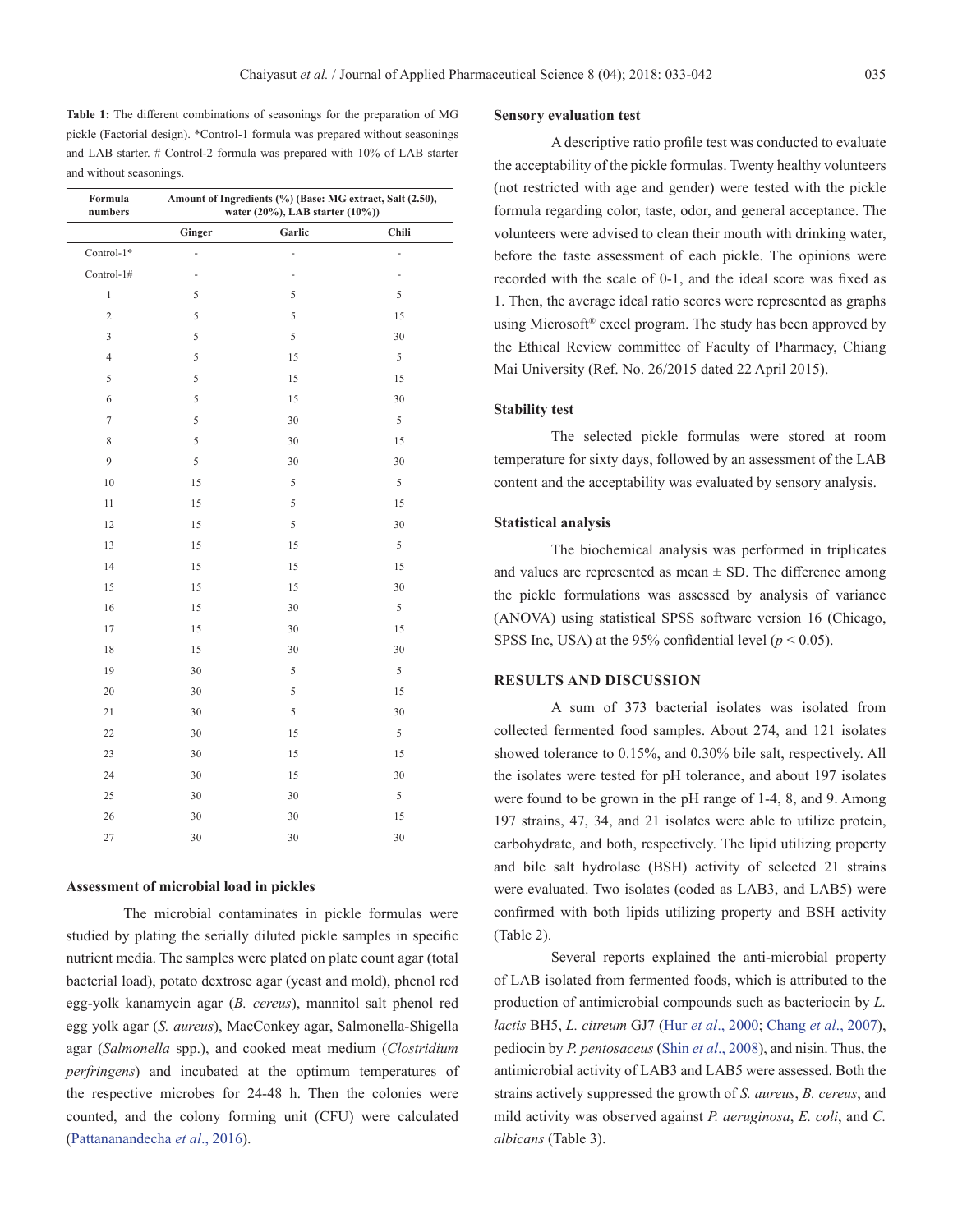| S. No.         | <b>Particulars</b>              | Amount (No.)      | <b>Explanations</b>                                                                   |
|----------------|---------------------------------|-------------------|---------------------------------------------------------------------------------------|
| 1              | <b>Total LAB</b> isolates       | 373               |                                                                                       |
| $\overline{c}$ | Bile salt tolerance             | 274               | $0.15\%$ of bile salt                                                                 |
|                |                                 | 121               | Both 0.15 and 0.30% of<br>bile salt                                                   |
| 3              | pH tolerance                    | $279(-75%)$       | Growth at pH 2-4                                                                      |
|                |                                 | $164 (-43.9\%)$   | Growth at pH 1-4                                                                      |
|                |                                 | $161 (-43%)$      | Growth at pH 1-4, 8                                                                   |
|                |                                 | $197\ (-52.8\%)*$ | Growth at $pH$ 1-4, 8, 9                                                              |
|                |                                 | $82 (-21.9\%)$    | Growth at pH 1-4, 8, 9, 10                                                            |
| 4              | Protein utilization             | 47                | Growth in skim milk agar<br>medium                                                    |
| 5              | Carbohydrate<br>utilization     | 34                | Growth in starch agar<br>medium                                                       |
| 6              | Protein & CHO<br>utilization    | 21                | Growth in both skim milk<br>and starch agar medium                                    |
| 7              | Digestion of lipid              | $\overline{2}$    | Growth in tributyrin agar<br>medium                                                   |
| 8              | Bile salt hydrolase<br>Activity | $\overline{2}$    | Growth in taurodeoxycho-<br>lic acid (TDCA) medium;<br>Sample code: LAB3, and<br>LAB5 |

**Table 2**: The basic characteristics of lactic acid bacteria (LAB) isolated from common Thai fermented foods.

\*197 isolates were further subjected to protein, carbohydrate, and lipid utilization study.

**Table 3**: The anti-bacterial nature of selected LAB isolates.

| Sample<br>code | E. coli | S. aureus             |     | B. cereus P. aeruginosa C. albicans |  |
|----------------|---------|-----------------------|-----|-------------------------------------|--|
|                |         | ATCC 25922 ATCC 25923 |     | ATCC 27853 ATCC 90028               |  |
| LAB3           | $^{++}$ | $^{+++}$              | --- | $^{++}$                             |  |
| LAB5           | $^{++}$ |                       | --- | $^{++}$                             |  |

Note:  $+$  denotes inhibition zone of  $< 7$  mm;  $++$  denotes inhibition zone of 7-9 mm;  $++$  denotes inhibition zone of  $\geq 10$  mm.

The results of biochemical and microscopic observations suggested that both the isolates are identical strains of the LAB. Whereas, the generation time and specific growth rate of both the strains were found to be varied (Table 4). The relatively fast-growing strain, LAB5, was selected for the preparation of fermented pickle with the cholesterol-lowering property.

The traditional fermented plant foods, for example, kimchi, are seasoned with red pepper powder, garlic, ginger, green onion, and salts. The presence of bioactive seasoning compounds and microbial constituents in the fermented food make them as a functional food with antioxidant, antidiabetic, and anti-obesity properties (Shin *et al*[., 2016](#page-9-13)). The fermented garlic is considered as a functional food with better biological activities, such as antioxidant activity (Li *et al*[., 2017](#page-8-12)). The anti-obesity property of Lactobacillus-mediated fermented garlic extract was attributed to the suppression of adipogenesis by downregulating the mRNA and proteins that are involved in lipogenesis ([Lee](#page-8-13) *et al*[., 2016](#page-8-13)). Garlic fermented with *Monascus pilosus* decreased triglyceride and cholesterol in serum with no adverse effects in normal to mildly hyperlipidemic individuals ([Higashikawa](#page-8-14) *et al*., [2012\)](#page-8-14). Hypercholesterolemia initiates the atherogenic process; but, chronic inflammation also promotes atherogenesis. Thus, to prevent the atherogenesis, 20% of ginger was used in *Monascus* spp. fermented food, which enhances the anti-inflammatory property of the food (Chen *et al*[., 2010](#page-8-15)). Thus, in the present study MG pickles were formulated with various concentration and the ratio of seasonings (garlic, ginger, and chili), and were incubated for 30 days (Table 1).

**Table 4**: The microscopic, biochemical, and growth observations of selected LAB strains.

| S. No.            | <b>Tests/Observations</b> | LAB3 and LAB5       |
|-------------------|---------------------------|---------------------|
| $\mathbf{1}$      | Shape                     | <b>Bacillus</b>     |
| $\overline{c}$    | Gram straining            | $^{+}$              |
| 3                 | Catalase test             |                     |
| $\overline{4}$    | Gas from glucose          |                     |
| 5                 | Growth at 15/45°C         | $+/-$               |
| Sugar utilization |                           |                     |
| 6                 | Amygdalin                 | $+$                 |
| 7                 | Arabinose                 | $^{+}$              |
| 8                 | Cellobiose                | $^{+}$              |
| 9                 | Esculin                   | $^{+}$              |
| 10                | Fructose                  | $^{+}$              |
| 11                | Galactose                 | $^{+}$              |
| 12                | Glucose                   | $+$                 |
| 13                | Lactose                   | $^{+}$              |
| 14                | Maltose                   | $^{+}$              |
| 15                | Mannitol                  | $^{+}$              |
| 16                | Raffinose                 | $^{+}$              |
| 17                | Rhamnose                  |                     |
| 18                | Ribose                    | $^{+}$              |
| 19                | Sorbitol                  | $^{+}$              |
| 20                | Sucrose                   | $^{+}$              |
| 21                | Trehalose                 | $\! + \!\!\!\!$     |
| Growth            |                           |                     |
| 22                | Generation time           | LAB3: 58.85 min     |
|                   |                           | LAB5: 50.66 min     |
| 23                | Specific growth rate (mu) | LAB3: $0.75 h^{-1}$ |
|                   |                           | LAB5: $0.82 h^{-1}$ |

The formation of organic acids like lactic and acetic acids during the fermentation process is due to the hydrolysis, biochemical, and microbial metabolism [\(Chaiyasut](#page-8-8) *et al*., 2017a). The concentration of lactic and acetic acids in pickles were assessed at two-time points (day 0 and 30). The lactic acid level of all formulas was found to be increased after 30 days of fermentation when compared to that of the day 0. Notably, formulas 1, 2, and 3 showed the relatively high concentration of lactic acid after 30 days of fermentation (0.85, 0.82, and 0.81 g/100 ml, respectively) (Table 5).

The presence of LAB starter culture increases the concentration of lactic acids in pickles. At the same time, the level of acetic acid was significantly low in formulas 1, 2, and 3 (0.032, 0.034, and 0.035 g/100 ml, respectively) compared to that of the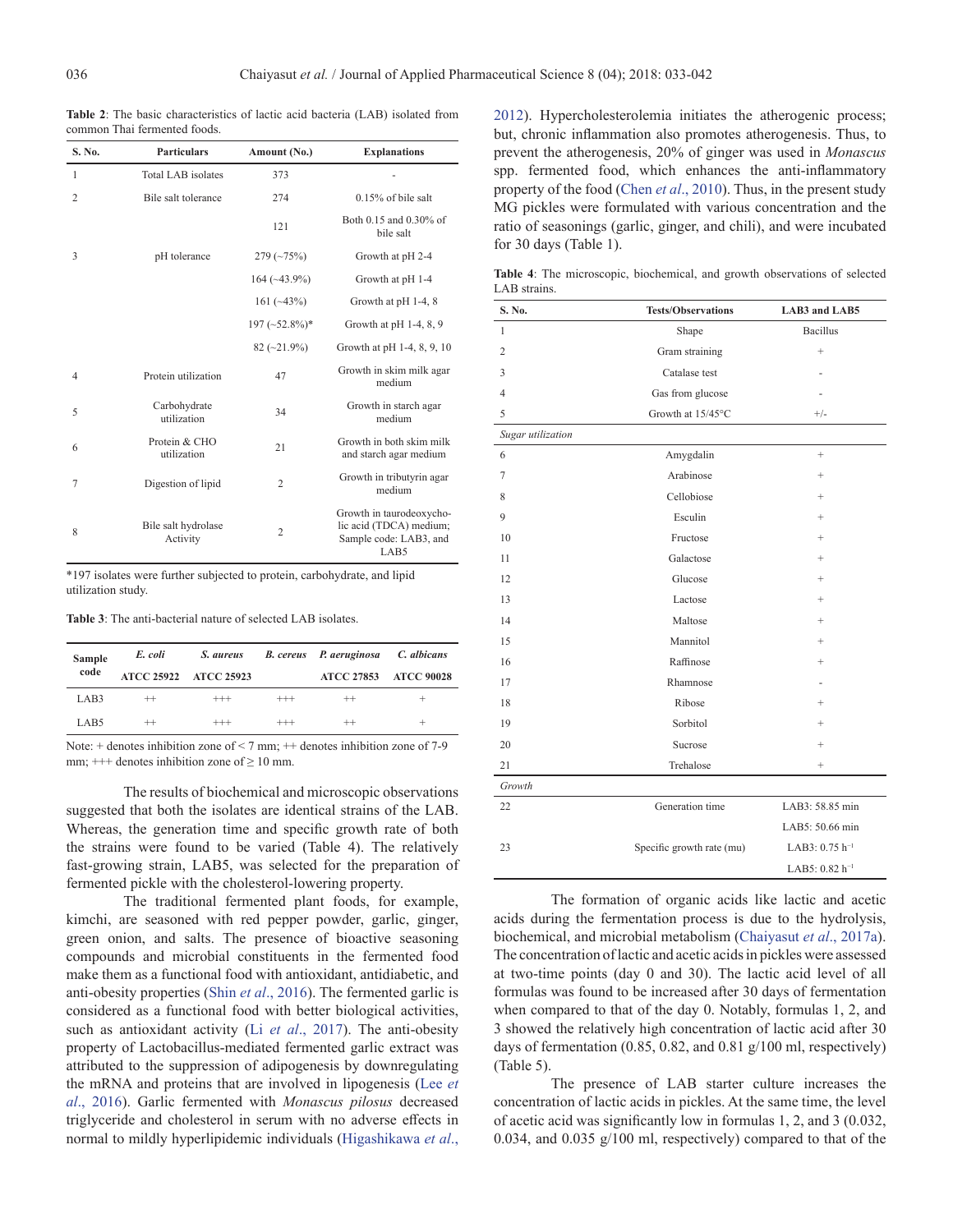control and other pickle formulas (Table 6). The concertation of lactic and acetic acids in all the pickled formulas are in an acceptable level for human consumption. Whereas, formulas 1, 2, and 3 are considered as best among the tested samples.

**Table 5**: The amount of lactic acid in pickle formulations at different time points. a-j indicates the significant difference among the samples ( $p < 0.05$ ).

| Formula No.    | Lactic acid $(g/100 \text{ ml})$ |                        | Formula No. | Lactic acid $(g/100 \text{ ml})$ |                        |  |
|----------------|----------------------------------|------------------------|-------------|----------------------------------|------------------------|--|
|                | Day 0                            | Day 30                 |             | Day 0                            | Day 30                 |  |
| Control-1      | 0.00 <sup>a</sup>                | 0.2 <sup>a</sup>       | 14          | $0.06$ sh                        | $0.60$ cfgh            |  |
| Control-2      | $0.06$ <sup>gh</sup>             | 0.5 <sup>b</sup>       | 15          | 0.05 <sup>cfg</sup>              | 0.59 <sup>def</sup> g  |  |
| $\mathbf 1$    | $0.05$ fgh                       | 0.85 <sup>1</sup>      | 16          | $0.03^{bc}$                      | $0.58$ <sup>cde</sup>  |  |
| $\overline{2}$ | $0.07^{i}$                       | 0.82 <sup>k</sup>      | 17          | 0.04 <sup>cd</sup>               | $0.58$ <sup>cde</sup>  |  |
| 3              | 0.04 <sup>cd</sup>               | $0.81^{k}$             | 18          | 0.04 <sup>cd</sup>               | 0.57 <sup>cd</sup>     |  |
| $\overline{4}$ | $0.07^{i}$                       | $0.61f$ ghi            | 19          | 0.05 <sup>def</sup>              | 0.56 <sup>c</sup>      |  |
| 5              | 0.04 <sup>dc</sup>               | $0.62^{i}$             | 20          | $0.06$ sh                        | $0.61f$ ghi            |  |
| 6              | $0.06$ sh                        | $0.61f$ ghi            | 21          | $0.06$ sh                        | $0.62$ <sup>shij</sup> |  |
| $\overline{7}$ | 0.03 <sup>b</sup>                | 0.62 <sup>hij</sup>    | 22          | $0.05$ fgh                       | $0.58$ <sup>cde</sup>  |  |
| 8              | 0.04 <sup>cd</sup>               | $0.63^{ij}$            | 23          | $0.04^{de}$                      | 0.61 <sup>ghi</sup>    |  |
| 9              | 0.04 <sup>cd</sup>               | $0.62$ <sup>ghij</sup> | 24          | 0.05 <sup>cfg</sup>              | $0.60$ cfgh            |  |
| 10             | $0.06$ sh                        | 0.60 <sup>def</sup> g  | 25          | 0.06 <sup>hi</sup>               | 0.49 <sup>b</sup>      |  |
| 11             | $0.05$ fgh                       | $0.64^{j}$             | 26          | 0.04 <sup>dc</sup>               | 0.48 <sup>b</sup>      |  |
| 12             | 0.03 <sup>b</sup>                | $0.58$ cde             | 27          | $0.05$ fgh                       | 0.48 <sup>b</sup>      |  |
| 13             | 0.07 <sup>hi</sup>               | 0.59 <sup>def</sup>    |             |                                  |                        |  |

**Table 6**: The amount of acetic acid in pickle formulations at different time points. a-h indicates the significant difference among the samples ( $p < 0.05$ ).

|                | Acetic acid (g/100 ml) |                        |             | Acetic acid $(g/100 \text{ ml})$ |                        |  |
|----------------|------------------------|------------------------|-------------|----------------------------------|------------------------|--|
| Formula No.    | Day 0                  | Day 30                 | Formula No. | Day 0                            | Day 30                 |  |
| Control-1      | $\mathbf{0}$           | $0.055^{\rm h}$        | 14          | $\mathbf{0}$                     | $0.050$ fg             |  |
| Control-2      | $\mathbf{0}$           | $0.051$ <sup>fgh</sup> | 15          | $\mathbf{0}$                     | $0.053$ sh             |  |
| 1              | $\mathbf{0}$           | $0.032$ <sup>a</sup>   | 16          | $\mathbf{0}$                     | $0.051$ <sup>fgh</sup> |  |
| $\overline{2}$ | $\mathbf{0}$           | $0.034^{a}$            | 17          | $\mathbf{0}$                     | $0.049$ <sup>ef</sup>  |  |
| 3              | $\mathbf{0}$           | $0.035^{a}$            | 18          | $\mathbf{0}$                     | 0.042 <sup>bcd</sup>   |  |
| $\overline{4}$ | $\mathbf{0}$           | 0.042 <sub>bcd</sub>   | 19          | $\mathbf{0}$                     | $0.041^{bc}$           |  |
| 5              | $\mathbf{0}$           | 0.045 <sup>cd</sup>    | 20          | $\mathbf{0}$                     | 0.040 <sup>b</sup>     |  |
| 6              | $\mathbf{0}$           | 0.043 <sup>bcd</sup>   | 21          | $\mathbf{0}$                     | 0.043 <sub>bcd</sub>   |  |
| $\overline{7}$ | $\mathbf{0}$           | $0.046^{de}$           | 22          | $\mathbf{0}$                     | $0.041^{bc}$           |  |
| 8              | $\mathbf{0}$           | $0.042^{bc}$           | 23          | $\mathbf{0}$                     | $0.041^{bc}$           |  |
| 9              | $\mathbf{0}$           | $0.050$ fg             | 24          | $\mathbf{0}$                     | 0.042 <sup>bcd</sup>   |  |
| 10             | $\mathbf{0}$           | $0.051$ <sup>fgh</sup> | 25          | $\mathbf{0}$                     | 0.043 <sup>bcd</sup>   |  |
| 11             | $\mathbf{0}$           | 0.042 <sup>bcd</sup>   | 26          | $\mathbf{0}$                     | $0.051$ <sup>fgh</sup> |  |
| 12             | $\mathbf{0}$           | $0.046^{de}$           | 27          | $\boldsymbol{0}$                 | 0.040 <sup>b</sup>     |  |
| 13             | $\mathbf{0}$           | 0.042 <sub>bcd</sub>   |             |                                  |                        |  |

The ethanol and methanol are primary alcohols in the fermentation process. Maintaining an acceptable level of ethanol and methanol in the processed food, especially fermented food is critical. The acceptable range of ethanol in the fermented product is less than 5%, and methanol is acceptable up to 240 ppm in fermented foods as per Thai Community Product Standard (TCPS) ([Chaiyasut](#page-8-9) *et al*., 2017b). The kinetic analysis showed that the ethanol level was slightly increased over the period in pickles and

reached to the maximum of 0.870% in formula 20. Whereas, the methanol was not detected in all the pickles including controls (Tables 7 and 8). So the pickle formulations are safe regarding alcohol content.

**Table 7**: The amount of methanol in pickle formulations at different time points. a-k indicates the significant difference among the samples ( $p < 0.05$ ).

|                | Methanol (ppm)           |                       |             | Methanol (ppm)            |                       |  |
|----------------|--------------------------|-----------------------|-------------|---------------------------|-----------------------|--|
| Formula<br>No. | Day 0                    | Days 7,<br>15, and 30 | Formula No. | Day 0                     | Days 7, 15,<br>and 30 |  |
| Control-1      | 18.2969abc               | $\overline{0}$        | 14          | 19.0002abcd               | $\mathbf{0}$          |  |
| Control-2      | 19.4263bcdcf             | $\mathbf{0}$          | 15          | 20.4100 <sup>cfgh</sup>   | $\mathbf{0}$          |  |
| 1              | 22.4231ij                | $\theta$              | 16          | 18.0341 <sup>a</sup>      | $\mathbf{0}$          |  |
| $\overline{2}$ | 19.2345abcde             | $\theta$              | 17          | $20.1053$ defg            | $\mathbf{0}$          |  |
| 3              | 18.2134 <sup>ab</sup>    | $\mathbf{0}$          | 18          | 19.2003abcdc              | $\mathbf{0}$          |  |
| $\overline{4}$ | 23.4517 <sup>jk</sup>    | $\mathbf{0}$          | 19          | $20.1241$ <sup>defg</sup> | $\mathbf{0}$          |  |
| 5              | 18.7562abc               | $\mathbf{0}$          | 20          | 20.3156defgh              | $\mathbf{0}$          |  |
| 6              | 19.3162abcde             | $\theta$              | 21          | 19.5420 <sup>cdcf</sup>   | $\mathbf{0}$          |  |
| $\overline{7}$ | 23.4510 <sup>jk</sup>    | $\mathbf{0}$          | 22          | 24.5102 <sup>k</sup>      | $\mathbf{0}$          |  |
| 8              | 22.4610ij                | $\mathbf{0}$          | 23          | 19.0040abcd               | $\mathbf{0}$          |  |
| 9              | 21.4531hi                | $\mathbf{0}$          | 24          | 18.2013 <sup>ab</sup>     | $\mathbf{0}$          |  |
| 10             | 21.2549sh                | $\mathbf{0}$          | 25          | $20.1600$ defg            | $\mathbf{0}$          |  |
| 11             | 21.0207sh                | $\theta$              | 26          | 24.4516 <sup>k</sup>      | $\mathbf{0}$          |  |
| 12             | $20.4021^{\text{efgh}}$  | $\theta$              | 27          | $20.1463$ defg            | $\mathbf{0}$          |  |
| 13             | $20.7210$ <sup>fgh</sup> | $\mathbf{0}$          |             |                           |                       |  |

The pickle liquids are liquid part of the pickle, were analyzed for the anti-microbial property. All the formulations showed anti-microbial activity against tested microbes. The formulas 1, 2, and 3 showed higher antimicrobial activity than that of the other pickles, especially against *S. aureus*, and *B. cereus* (Table 9). It is known that the LAB in fermented foods, such as kimchi, fermented cabbage, and yogurt, are active against contaminating microbial population (Lee *et al*[., 2009;](#page-8-16) [Mitra](#page-8-17) *et al*., [2010;](#page-8-17) Patel *et al*[., 2014](#page-9-14)). Antimicrobial nature of LAB5 (starter culture) (Table 2), and the presence of garlic, and ginger in the pickle mix enhanced the antimicrobial activity of the pickle formulation (Table 9).

Naturally fermented foods and beverages contain beneficial, non-beneficial, and pathogenic microbes ([Tamang](#page-9-15) *et al*[., 2016\)](#page-9-15). The ratio of the microbial load determines the quality of the product and functional property of the food in association with active compounds of raw materials used for the preparation. Several functional properties of the microbes in fermented foods were reported such as probiotics, antimicrobial, antioxidant, peptide production, fibrinolytic activity, etc ([de Mejia](#page-8-18) *et al*., [2010;](#page-8-18) Meira *et al*[., 2012](#page-8-19); Perna *et al*[., 2013](#page-9-16); Hill *et al*[., 2014\)](#page-8-20). Some of the LAB isolated from fermented foods are used for the production of fermented mushroom beverages with a high content of L-glutamine, L-glutamic acid, and γ-aminobutyric acid ([Woraharn](#page-9-6) *et al*., 2015; Woraharn *et al*., 2016). The lactobacillus fermented plant juice can be used as an active ingredient for mouthwash formulas ([Sirilun](#page-9-17) *et al*., 2016).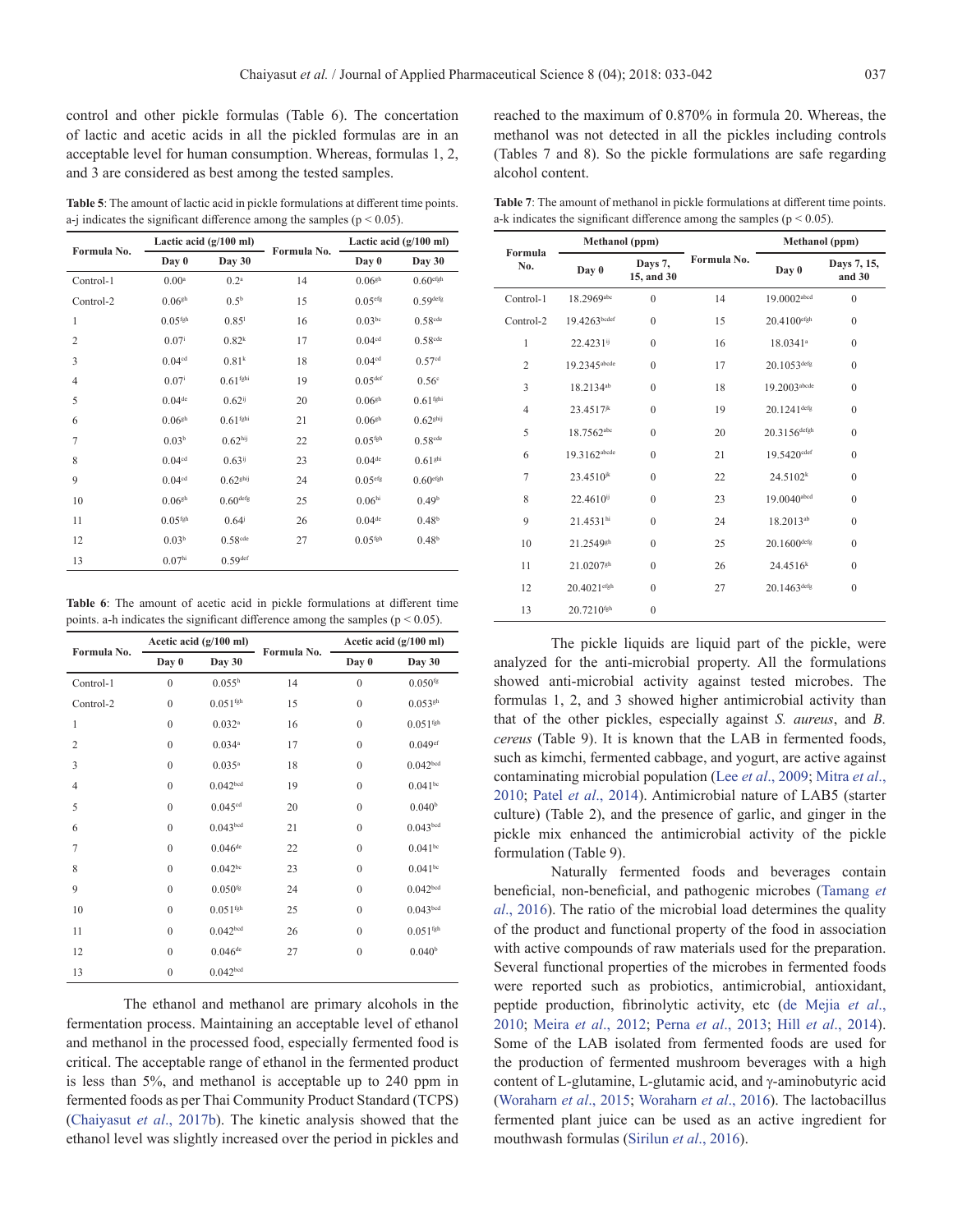| Ethanol $(\% , v/v)$<br>Formula No. |                        |                        |                      | Ethanol $(\% , v/v)$  |             |                       |                        |                      |                      |
|-------------------------------------|------------------------|------------------------|----------------------|-----------------------|-------------|-----------------------|------------------------|----------------------|----------------------|
|                                     | Day 0                  | Day 7                  | Day 15               | Day 30                | Formula No. | Day 0                 | Day 7                  | Day $15$             | <b>Day 30</b>        |
| Control-1                           | $0.152^{a}$            | $0.184^{\rm a}$        | $0.201$ <sup>a</sup> | $0.251$ <sup>a</sup>  | 14          | $0.312^{d}$           | $0.420$ <sup>s</sup>   | 0.513 <sup>h</sup>   | $0.630$ <sup>g</sup> |
| Control-2                           | 0.301 <sup>d</sup>     | $0.370$ <sup>cd</sup>  | $0.402^{\circ}$      | 0.493 <sup>b</sup>    | 15          | $0.240$ <sup>c</sup>  | 0.403 <sup>cfg</sup>   | $0.610^{jk}$         | $0.795^{ki}$         |
|                                     | $0.295$ <sup>d</sup>   | $0.416$ s              | 0.512 <sup>h</sup>   | $0.670$ <sup>ij</sup> | 16          | 0.292 <sup>d</sup>    | $0.401$ <sup>cfg</sup> | 0.452c               | $0.610$ def          |
| $\overline{2}$                      | 0.289 <sup>d</sup>     | 0.354c                 | 0.377 <sup>b</sup>   | 0.482 <sup>b</sup>    | 17          | 0.301 <sup>d</sup>    | $0.361$ c              | 0.420 <sup>d</sup>   | 0.552c               |
| 3                                   | 0.310 <sup>d</sup>     | $0.348^{bc}$           | 0.490 <sup>fg</sup>  | $0.620$ <sup>fg</sup> | 18          | $0.374$ <sup>gh</sup> | $0.392$ <sup>ef</sup>  | $0.425$ <sup>d</sup> | 0.601 <sup>d</sup>   |
| $\overline{4}$                      | 0.301 <sup>d</sup>     | $0.385^{d}$            | $0.503$ sh           | 0.831 <sup>n</sup>    | 19          | 0.295 <sup>d</sup>    | $0.420$ <sup>g</sup>   | 0.510 <sup>h</sup>   | $0.613$ def          |
| 5                                   | $0.351$ <sup>fgh</sup> | $0.400$ cfg            | $0.531$ <sup>i</sup> | 0.790 <sup>k</sup>    | 20          | $0.321$ def           | $0.421$ <sup>s</sup>   | $0.621^{k}$          | 0.870°               |
| 6                                   | 0.298 <sup>d</sup>     | $0.410$ <sup>fg</sup>  | $0.602^{j}$          | 0.830 <sup>n</sup>    | 21          | $0.321$ def           | $0.420$ <sup>s</sup>   | 0.510 <sup>h</sup>   | 0.649 <sup>h</sup>   |
| $\overline{7}$                      | 0.381 <sup>h</sup>     | 0.469 <sup>hi</sup>    | $0.608^{jk}$         | $0.819^{mn}$          | 22          | 0.310 <sup>d</sup>    | $0.390$ def            | 0.420 <sup>d</sup>   | 0.600 <sup>d</sup>   |
| 8                                   | $0.320$ def            | $0.400$ <sup>cfg</sup> | 0.621 <sup>k</sup>   | $0.795^{k}$           | 23          | 0.204 <sup>b</sup>    | $0.351^{bc}$           | 0.642 <sup>1</sup>   | $0.812^{lm}$         |
| 9                                   | 0.310 <sup>d</sup>     | 0.408 <sup>cfg</sup>   | 0.510 <sup>h</sup>   | $0.645^{\rm h}$       | 24          | $0.315^{de}$          | $0.390$ def            | 0.420 <sup>d</sup>   | $0.605^{de}$         |
| 10                                  | $0.351$ <sup>fgh</sup> | $0.490^{j}$            | 0.689 <sup>m</sup>   | $0.800^{kl}$          | 25          | 0.294 <sup>d</sup>    | 0.356c                 | $0.482$ <sup>f</sup> | $0.610$ def          |
| 11                                  | $0.351$ <sup>fgh</sup> | $0.391$ def            | $0.541$ <sup>i</sup> | 0.618 <sup>cfg</sup>  | 26          | 0.298 <sup>d</sup>    | 0.333 <sup>b</sup>     | 0.512 <sup>h</sup>   | $0.683^{j}$          |
| 12                                  | 0.345 <sup>efg</sup>   | $0.480^{i}$            | 0.681 <sup>m</sup>   | $0.824^{mn}$          | 27          | 0.301 <sup>d</sup>    | 0.359c                 | 0.422 <sup>h</sup>   | 0.492 <sup>b</sup>   |
| 13                                  | $0.320$ def            | 0.450 <sup>h</sup>     | 0.510 <sup>h</sup>   | 0.658 <sup>hi</sup>   |             |                       |                        |                      |                      |

Table 8: The amount of ethanol in pickle formulations at different time points. a-n indicates the significant difference among the samples (p < 0.05).

**Table 9**: Anti-microbial property of pickle formulations against representative food pathogens.

| Formula No.    | Mean value of zone of inhibition (mm) |                   |                  |                   |                   |  |  |
|----------------|---------------------------------------|-------------------|------------------|-------------------|-------------------|--|--|
|                | $E.$ $\,$ coli                        | S. aureus         | <b>B.</b> cereus | P. aeruginosa     | C. albicans       |  |  |
|                | <b>ATCC 25922</b>                     | <b>ATCC 25923</b> |                  | <b>ATCC 27853</b> | <b>ATCC 90028</b> |  |  |
| Control-1      | $\, +$                                | $\, +$            | $^+$             | $^+$              | ÷,                |  |  |
| $Control-2$    | $^{\rm ++}$                           | $^{++}\,$         | $^{++}\,$        | $^{++}\,$         | $^+$              |  |  |
| $\,1$          | $^{+++}$                              | $^{+++}$          | $\!+\!+\!+$      | $^{++}\,$         | $^{\rm ++}$       |  |  |
| $\overline{2}$ | $^{+++}$                              | $^{+++}$          | $\!+\!+\!+$      | $^{++}$           | $^{\rm ++}$       |  |  |
| $\mathfrak{Z}$ | $\!$                                  | $\!++\!$          | $\!+\!+\!+$      | $^{++}\,$         | $^{++}\,$         |  |  |
| $\overline{4}$ | $^{\rm ++}$                           | $^+$              | $^{++}\,$        | $^+$              | $^+$              |  |  |
| 5              | $^{\rm ++}$                           | $\qquad \qquad +$ | $^{++}\,$        | $+$               | $\qquad \qquad +$ |  |  |
| 6              | $^{++}\,$                             | $^+$              | $^{\rm ++}$      | $^+$              | $^+$              |  |  |
| $\tau$         | $^{++}\,$                             | $^+$              | $\!+\!+\!+$      | $^{++}\,$         | $^+$              |  |  |
| $\,$ 8 $\,$    | $^{++}\,$                             | $^+$              | $^{+++}$         | $^{++}\,$         | $\qquad \qquad +$ |  |  |
| 9              | $++$                                  | $^{+}$            | $^{+++}$         | $^{++}\,$         | $\! + \!\!\!\!$   |  |  |
| 10             | $\qquad \qquad +$                     | $^+$              | $^+$             | $\qquad \qquad +$ | $\qquad \qquad +$ |  |  |
| 11             | $\! + \!\!\!\!$                       | $^+$              | $^+$             | $^+$              | $^+$              |  |  |
| 12             | $^+$                                  | $^+$              | $^+$             | $\! + \!\!\!\!$   | $^+$              |  |  |
| 13             | $^{++}\,$                             | $^+$              | $^{\rm ++}$      | $\qquad \qquad +$ | $^+$              |  |  |
| 14             | $^{++}\,$                             | $^+$              | $^{\rm ++}$      | $\qquad \qquad +$ | $\qquad \qquad +$ |  |  |
| 15             | $^{++}\,$                             | $^+$              | $^{++}\,$        | $\qquad \qquad +$ | $^+$              |  |  |
| 16             | $^{\rm ++}$                           | $^+$              | $\!+\!+\!+$      | $^{++}\,$         | $^+$              |  |  |
| 17             | $^{++}\,$                             | $^+$              | $^{+++}$         | $^{++}\,$         | $\qquad \qquad +$ |  |  |
| 18             | $^{++}\,$                             | $^+$              | $\!+\!+\!+$      | $^{++}\,$         | $\qquad \qquad +$ |  |  |
| 19             | $^{++}\,$                             | $^{++}\,$         | $^+$             | $^+$              | $^{++}\,$         |  |  |
| 20             | $^{++}\,$                             | $^{++}\,$         | $^+$             | $+$               | $^{++}$           |  |  |
| 21             | $^{++}\,$                             | $^{++}\,$         | $\! +$           | $\! + \!\!\!\!$   | $^{++}\,$         |  |  |
| $22\,$         | $^{++}\,$                             | $^{++}$           | $^{\rm ++}$      | $\qquad \qquad +$ | $^{++}\,$         |  |  |
| 23             | $^{++}$                               | $^{++}\,$         | $^{\rm ++}$      | $\qquad \qquad +$ | $^{++}$           |  |  |
| 24             | $^{\rm ++}$                           | $^{++}\,$         | $^{++}\,$        | $\qquad \qquad +$ | $^{++}$           |  |  |
| 25             | $^{+++}$                              | $^{++}\,$         | $\!+\!+\!+$      | $^{++}\,$         | $^{++}\,$         |  |  |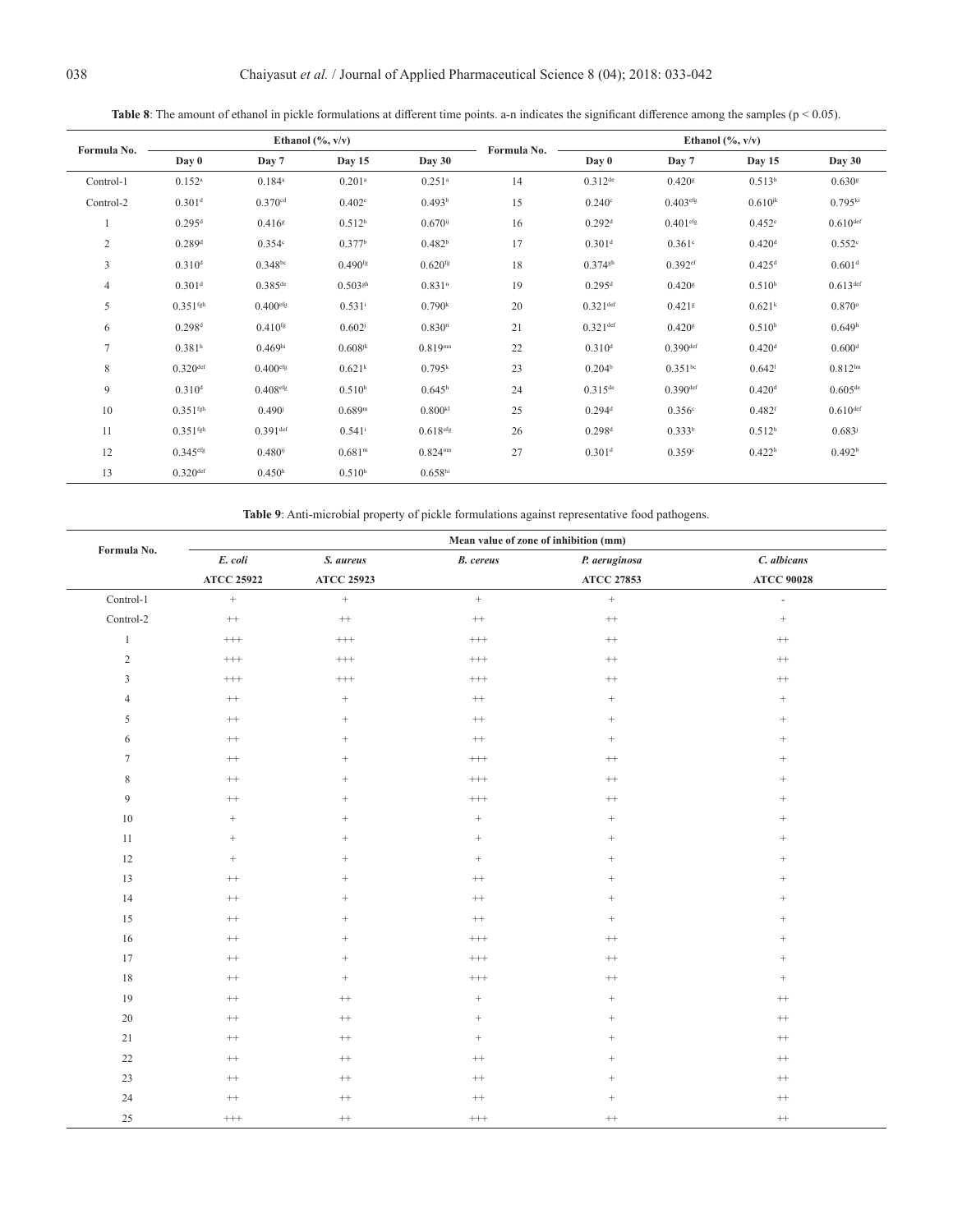| 26     | _____   | <b>Contractor</b><br>___ | ---- |  |
|--------|---------|--------------------------|------|--|
| $\sim$ | _______ |                          | ____ |  |

Note: + denotes inhibition zone of < 10 mm; ++ denotes inhibition zone of 11-19 mm; +++ denotes inhibition zone of  $\geq$  20 mm.

|  | <b>Table 10:</b> Cholesterol content ( $\mu$ g) in the medium. a-n indicates the significant difference among the samples ( $p < 0.05$ ). |  |
|--|-------------------------------------------------------------------------------------------------------------------------------------------|--|
|  |                                                                                                                                           |  |

| Formula No.    | Day 1                 | Day 2                 | Day 3                 | Day 5                 | Day 10                | Day 15             | Day 20               | Day 30              |
|----------------|-----------------------|-----------------------|-----------------------|-----------------------|-----------------------|--------------------|----------------------|---------------------|
| Control-1      | 76.21 <sup>h</sup>    | 74.00 <sup>k</sup>    | $69.00^\circ$         | 64.50 <sup>p</sup>    | 62.00 <sup>n</sup>    | 60.50 <sup>n</sup> | 60.00 <sup>n</sup>   | 59.96°              |
| Control-2      | 74.00 <sup>de</sup>   | 65.00 <sup>d</sup>    | 49.80 <sup>d</sup>    | 41.00 <sup>c</sup>    | 39.00 <sup>d</sup>    | 39.00 <sup>d</sup> | 38.00 <sup>b</sup>   | $37.11^{\circ}$     |
| $\mathbf{1}$   | 73.50 <sup>cd</sup>   | 63.00c                | 43.00 <sup>b</sup>    | 37.50 <sup>b</sup>    | 36.00°                | 33.00 <sup>b</sup> | 34.00a               | 35.11 <sup>b</sup>  |
| $\overline{c}$ | $73.00^{bc}$          | 62.00 <sup>b</sup>    | $42.00^a$             | 37.00 <sup>b</sup>    | $33.00^a$             | $35.00^\circ$      | $34.00^a$            | $34.00^a$           |
| 3              | $72.50^{ab}$          | $61.00^{\rm a}$       | 44.00 <sup>c</sup>    | 36.00a                | 35.00 <sup>b</sup>    | $32.00^{\rm a}$    | 34.00a               | 33.80a              |
| $\overline{4}$ | $77.00^{i}$           | $65.50$ <sup>d</sup>  | $52.50^\circ$         | $46.50$ <sup>ef</sup> | $42.50$ <sup>ef</sup> | $43.00$ f          | 41.00 <sup>c</sup>   | 43.50 <sup>fg</sup> |
| 5              | $77.00^{i}$           | 65.00 <sup>d</sup>    | 53.00°                | 47.00 <sup>f</sup>    | $42.50$ f             | $43.00$ f          | 45.00f               | 43.09f              |
| 6              | $77.00^{i}$           | 66.00 <sup>d</sup>    | 55.00 <sup>f</sup>    | 46.00 <sup>c</sup>    | 44.80 <sup>h</sup>    | 44.80 <sup>s</sup> | 44.00 <sup>c</sup>   | 44.23si             |
| $\tau$         | 76.50 <sup>hi</sup>   | 69.95sh               | 59.90hi               | 57.00h                | 55.00 <sup>j</sup>    | 55.00 <sup>i</sup> | 54.00 <sup>i</sup>   | 48.23h              |
| 8              | 76.50 <sup>hi</sup>   | $70.15$ <sup>gh</sup> | $60.50$ <sup>ij</sup> | 58.00 <sup>ij</sup>   | 55.00 <sup>j</sup>    | 55.00 <sup>i</sup> | 55.00 <sup>jk</sup>  | 46.29 <sup>h</sup>  |
| 9              | 76.50 <sup>hi</sup>   | 69.95sh               | $60.50$ <sup>ij</sup> | 55.00g                | 55.00 <sup>j</sup>    | 55.00 <sup>i</sup> | $55.00^{jk}$         | 46.29°              |
| $10\,$         | 76.50 <sup>hi</sup>   | $67.50$ <sup>c</sup>  | 64.00 <sup>1</sup>    | 46.00 <sup>c</sup>    | 41.50°                | 41.50 <sup>c</sup> | $40.50$ <sup>c</sup> | $41.13^{d}$         |
| 11             | 76.50 <sup>hi</sup>   | $67.50$ <sup>c</sup>  | 65.00 <sup>m</sup>    | 46.00 <sup>c</sup>    | 43.50 <sup>s</sup>    | $41.50^{\circ}$    | $40.50$ <sup>c</sup> | 39.89 <sup>d</sup>  |
| 12             | 76.50 <sup>hi</sup>   | 69.50 <sup>fg</sup>   | 66.00 <sup>n</sup>    | 44.50 <sup>d</sup>    | 43.50 <sup>s</sup>    | $41.50^{\circ}$    | 43.00 <sup>d</sup>   | 39.89i              |
| 13             | $72.25^a$             | 65.50 <sup>d</sup>    | 59.50sh               | 57.75 <sup>i</sup>    | 54.00 <sup>i</sup>    | 54.00h             | 55.50 <sup>k</sup>   | 51.29i              |
| 14             | $72.25$ <sup>ac</sup> | $65.50$ <sup>d</sup>  | 59.50sh               | 55.50g                | 55.00 <sup>j</sup>    | 54.00h             | 52.75h               | 50.87 <sup>j</sup>  |
| 15             | 76.80 <sup>hi</sup>   | $67.75$ <sup>e</sup>  | 59.50g                | 55.50g                | 55.00 <sup>j</sup>    | 54.00 <sup>h</sup> | 52.75h               | 50.87 <sup>k</sup>  |
| 16             | $75.00$ fg            | $71.00^{\rm i}$       | 62.50 <sup>k</sup>    | 59.00kl               | 56.50 <sup>k</sup>    | 55.00 <sup>i</sup> | 54.00 <sup>i</sup>   | 53.14k              |
| 17             | $75.00$ fg            | $71.00^{i}$           | 62.50 <sup>k</sup>    | 59.00kl               | 56.50 <sup>k</sup>    | 55.00 <sup>i</sup> | 54.00 <sup>i</sup>   | 53.14               |
| 18             | $74.50$ cf            | $71.00^{i}$           | 62.50 <sup>k</sup>    | 59.00kl               | 56.50 <sup>k</sup>    | 55.00 <sup>i</sup> | 54.00 <sup>i</sup>   | 54.40 <sup>kl</sup> |
| 19             | $77.00^{i}$           | $73.00^{j}$           | $60.00h$ <sup>i</sup> | 58.50 <sup>jk</sup>   | 56.00 <sup>k</sup>    | 56.00 <sup>j</sup> | 56.50                | 54.64 <sup>n</sup>  |
| $20\,$         | 78.00 <sup>i</sup>    | $73.00^{j}$           | $61.00^{j}$           | 59.50lm               | 59.50 <sup>m</sup>    | 59.50lm            | 59.50mm              | 57.28 <sup>n</sup>  |
| 21             | 75.50g                | 73.00 <sup>i</sup>    | $61.00^{j}$           | 58.50 <sup>jk</sup>   | 59.00 <sup>m</sup>    | 59.50lm            | 59.50mm              | 57.28 <sup>n</sup>  |
| 22             | 73.50 <sup>cd</sup>   | $67.50$ <sup>c</sup>  | 64.50 <sup>lm</sup>   | 59.00kl               | 57.50                 | 57.50 <sup>k</sup> | 57.00                | 56.87mm             |
| 23             | 73.50 <sup>cd</sup>   | 69.00f                | 64.50 <sup>lm</sup>   | 59.00kl               | 57.50                 | 57.50 <sup>k</sup> | 59.00 <sup>m</sup>   | 56.87mm             |
| 24             | 73.50 <sup>cd</sup>   | 69.00f                | $62.00^{k}$           | $60.50^{no}$          | 59.50 <sup>m</sup>    | 59.75 <sup>m</sup> | 59.00 <sup>m</sup>   | 57.38 <sup>n</sup>  |
| $25\,$         | $75.50$ fg            | 70.50 <sup>hi</sup>   | 64.00 <sup>1</sup>    | $61.00^\circ$         | 57.50                 | 54.00h             | 52.00 <sup>g</sup>   | 56.23 <sup>m</sup>  |
| 26             | $77.00^{i}$           | $68.00^{\circ}$       | 64.00 <sup>1</sup>    | $61.00^\circ$         | 55.00 <sup>j</sup>    | 59.00              | 54.50ij              | 54.30               |
| 27             | $77.00^{i}$           | $68.00^{\circ}$       | 64.00 <sup>1</sup>    | $60.00^{mn}$          | 57.50                 | 54.50hi            | 54.50ij              | 54.30               |

The LAB isolate used in the study has lipid utilizing property and BSH activity. Thus, the cholesterol content in the pickle liquids and LAB cells were kinetically (at day 1, 2, 3, 5, 10, 15, 20 and 30) measured to reveal the cholesterol exploiting nature of selected LAB strain. The concentration of the cholesterol in pickle liquid was gradually reduced in all tested pickle formulas, and significant changes were observed after 30 days of pickling compared to the cholesterol content on the first day of respective pickle samples. Formulas no. 1, 2, and 3 showed a more effective reduction in cholesterol content in the respective pickle liquids (from 73.50, 73, and 72.50 to 35.11, 34, and 33.80  $\mu$ g, respectively) (Table 10). The cholesterol content inside the LAB cells was increased significantly compared to day 1 in all the formulas. The formula no. 1, 2, and 3 showed a more significant

increase in cholesterol content in LAB cells (from 6, 6 and 6 to 24.15, 24.40, and 24.68 µg, respectively) (Table 11). The results suggested that the LAB strain potentially intakes the cholesterol present in the pickles, which can be used by the organism as a source of energy.

The selected LAB isolate (LAB5) has been predicted as L. plantarum based on the biochemical profile (Table 3) and a previous report (Todorov and Franco, 2010). A study revealed the significant level of reduction in total cholesterol (13.6%) levels after 12 weeks of consumption of *Lactobacillus plantarum* cocktail (a mixture of three strains) compared with placebo (Natural news, 2012). Choi et al. (2013) reported that the consumption of kimchi reduced the total cholesterol and low-density lipoprotein-C level among the young healthy volunteers.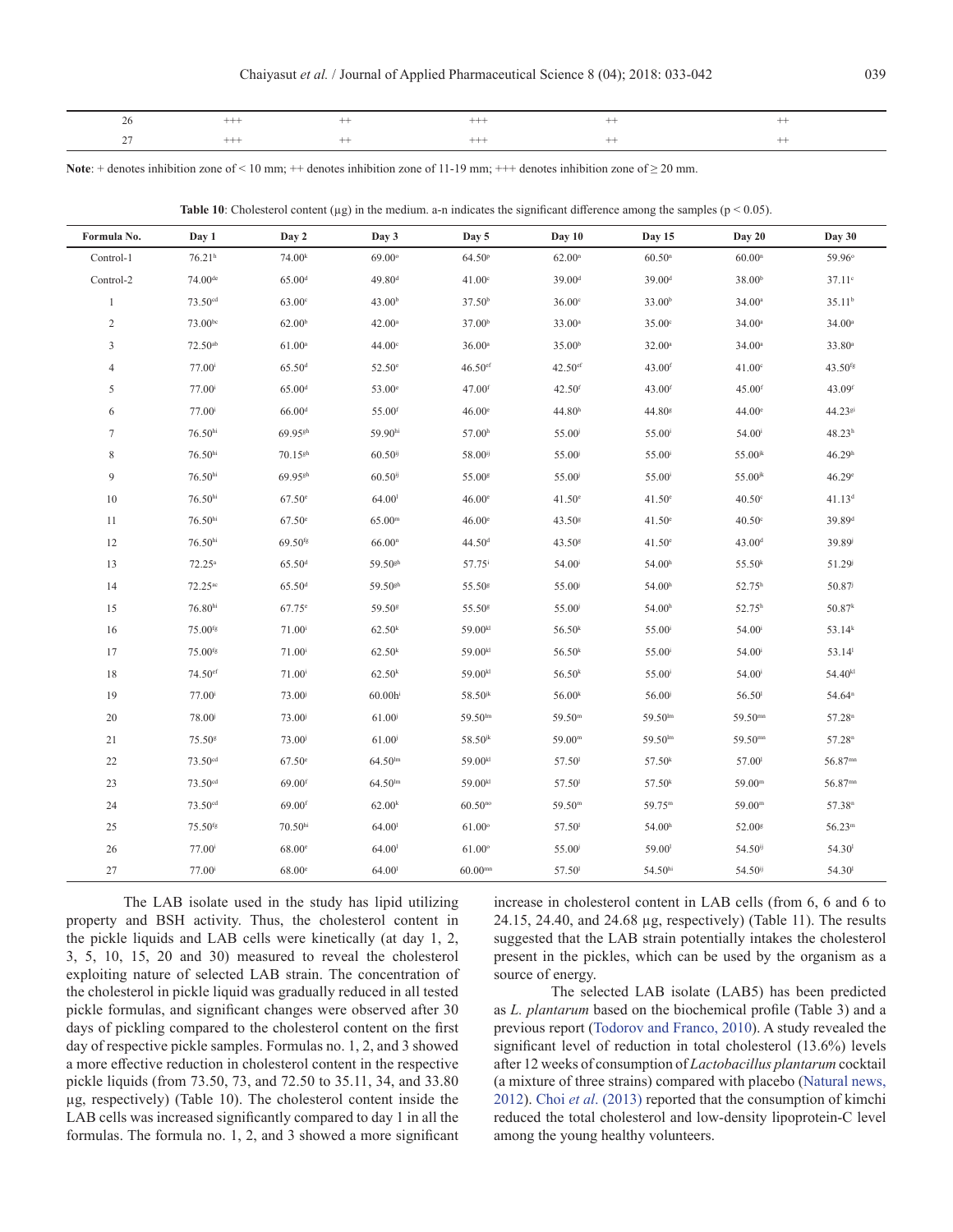Table 11: Cholesterol content in LAB cells. a-k indicates the significant difference among the samples ( $p < 0.05$ ).

| Formula No.      | Day 1             | Day 2                | Day 3                 | Day 5                 | Day 10               | Day 15               | Day 20                | Day 30                |
|------------------|-------------------|----------------------|-----------------------|-----------------------|----------------------|----------------------|-----------------------|-----------------------|
| Control-1        | 2.00 <sup>a</sup> | 2.80 <sup>a</sup>    | 4.00 <sup>a</sup>     | $7.25^{\rm a}$        | 7.80 <sup>a</sup>    | $8.00^{\rm a}$       | $7.80$ <sup>a</sup>   | $7.45^{\rm a}$        |
| Control-2        | $5.00$ f          | $7.30$ sh            | $13.50^{j}$           | 18.00 <sup>h</sup>    | $19.00^{i}$          | 22.50 <sup>h</sup>   | $22.75^{j}$           | 21.67 <sup>j</sup>    |
| $\mathbf{1}$     | $6.00$ g          | 8.50 <sup>k</sup>    | 14.90 <sup>k</sup>    | 18.50 <sup>h</sup>    | $22.00^{j}$          | 23.00 <sup>hi</sup>  | $22.75^{j}$           | $24.15^{k}$           |
| $\overline{c}$   | $6.00$ g          | 8.50 <sup>k</sup>    | 14.90 <sup>k</sup>    | $20.00^{i}$           | $23.50^{k}$          | $23.50^{i}$          | $22.75^{j}$           | 24.40 <sup>k</sup>    |
| 3                | $6.00$ g          | 8.50 <sup>k</sup>    | $14.00^{j}$           | 18.50 <sup>h</sup>    | $23.00^{k}$          | 23.00 <sup>hi</sup>  | $22.75^{j}$           | $24.68^{j}$           |
| 4                | 4.00 <sup>c</sup> | $7.50$ shi           | $12.50^{\rm i}$       | $14.50$ f             | $15.70$ f            | 17.50 <sup>c</sup>   | $17.50$ fg            | $18.65^{\rm i}$       |
| 5                | 4.30 <sup>c</sup> | $8.00$ ijk           | $13.50^{j}$           | 13.00 <sup>cd</sup>   | $17.00$ g            | 17.50 <sup>c</sup>   | $17.50$ fg            | $18.65^{j}$           |
| 6                | 5.00f             | $7.00$ fs            | $11.50^{gh}$          | $14.50$ <sup>f</sup>  | 16.00 <sup>f</sup>   | 17.50 <sup>c</sup>   | $17.50$ <sup>fg</sup> | $18.22$ <sup>gh</sup> |
| $\boldsymbol{7}$ | 4.25e             | 4.40 <sup>c</sup>    | $10.50$ f             | $13.50^{de}$          | $16.00$ f            | $18.50$ f            | $17.50$ fg            | $16.43$ f             |
| $\,8\,$          | 4.25 <sup>c</sup> | 6.00 <sup>dc</sup>   | $11.50$ sh            | 12.50 <sup>c</sup>    | $16.00$ <sup>f</sup> | 17.50 <sup>c</sup>   | $17.50$ fg            | $16.43$ <sup>gh</sup> |
| $\overline{9}$   | 4.25 <sup>e</sup> | 4.25 <sup>bc</sup>   | $10.50$ f             | 12.50°                | $16.00$ f            | 17.50 <sup>c</sup>   | $16.80$ <sup>ef</sup> | $17.37$ <sup>f</sup>  |
| 10               | 4.25 <sup>e</sup> | $7.00$ fg            | $13.75^{j}$           | 15.50 <sup>s</sup>    | $16.80$ s            | 17.80°               | $16.80$ <sup>ef</sup> | $17.31^{j}$           |
| 11               | 4.25 <sup>e</sup> | $8.25$ jk            | $13.75^{j}$           | $16.00$ <sup>g</sup>  | 18.00 <sup>h</sup>   | 17.90°               | 18.50 <sup>hi</sup>   | $18.32^{j}$           |
| $12\,$           | $4.25^{\circ}$    | $7.70$ hij           | $12.50^{\rm i}$       | 15.50 <sup>s</sup>    | $16.80$ s            | $17.75^{\circ}$      | $17.80$ sh            | $17.31^{\rm i}$       |
| 13               | 4.50e             | $6.50$ <sup>cf</sup> | 12.00 <sup>hi</sup>   | $16.00$ s             | 15.00 <sup>c</sup>   | 17.50 <sup>c</sup>   | 17.00 <sup>cfg</sup>  | 16.96 <sup>hi</sup>   |
| 14               | 4.00 <sup>c</sup> | $6.50$ <sup>ef</sup> | 12.00 <sup>hi</sup>   | $16.00$ <sup>g</sup>  | 15.00°               | 17.50 <sup>c</sup>   | 17.00 <sup>cfg</sup>  | 17.36hi               |
| 15               | 4.50 <sup>c</sup> | $7.00$ fs            | 12.00 <sup>hi</sup>   | 16.00 <sup>g</sup>    | $15.00^\circ$        | 17.50 <sup>c</sup>   | 17.00 <sup>cfg</sup>  | 17.00 <sup>hi</sup>   |
| 16               | 3.50 <sup>d</sup> | $4.35^{bc}$          | 9.00 <sup>dc</sup>    | 12.50°                | 12.50 <sup>b</sup>   | 13.50 <sup>b</sup>   | $12.75^{\rm b}$       | $13.66^{de}$          |
| 17               | 3.00 <sup>c</sup> | 4.00 <sup>bc</sup>   | 8.50 <sup>cd</sup>    | $13.75^{\circ}$       | $13.75^{\circ}$      | 13.00 <sup>b</sup>   | $12.75^{\rm b}$       | 12.75 <sup>cd</sup>   |
| $18\,$           | 3.50 <sup>d</sup> | $4.25^{bc}$          | 8.50 <sup>cd</sup>    | $13.75^{\circ}$       | 14.00 <sup>cd</sup>  | 13.50 <sup>b</sup>   | $13.50$ c             | 13.66 <sup>cd</sup>   |
| 19               | 4.25 <sup>e</sup> | 7.75 <sup>hij</sup>  | $11.00$ <sup>fg</sup> | 13.00 <sup>cd</sup>   | $17.00$ g            | 17.50 <sup>c</sup>   | $17.80$ sh            | $16.43$ <sup>fg</sup> |
| 20               | 4.25 <sup>e</sup> | 7.75hij              | 12.00 <sup>hi</sup>   | 13.00 <sup>cd</sup>   | $17.00$ g            | $17.50^{\circ}$      | $17.80$ sh            | 16.79 <sup>hi</sup>   |
| 21               | 4.25 <sup>e</sup> | 7.75 <sup>hij</sup>  | 9.50°                 | 13.00 <sup>cd</sup>   | $17.00$ g            | 16.50 <sup>d</sup>   | $17.80$ sh            | 16.60°                |
| $22\,$           | 3.50 <sup>d</sup> | 5.50 <sup>d</sup>    | 8.50 <sup>cd</sup>    | $13.50^{de}$          | $18.25^h$            | $19.50$ <sup>g</sup> | $19.00^{i}$           | 19.46 <sup>cd</sup>   |
| 23               | 3.50 <sup>d</sup> | 4.50 <sup>c</sup>    | 8.50 <sup>cd</sup>    | $14.00$ <sup>cf</sup> | $18.25^h$            | $19.50$ <sup>g</sup> | $19.00^{i}$           | 19.00 <sup>cd</sup>   |
| 24               | 3.50 <sup>d</sup> | 5.50 <sup>d</sup>    | $8.00^{\circ}$        | $14.50$ <sup>f</sup>  | $18.25^h$            | $19.50$ <sup>g</sup> | $19.00^{i}$           | $18.68^\circ$         |
| 25               | 2.50 <sup>b</sup> | $3.75^{b}$           | 6.50 <sup>b</sup>     | 11.50 <sup>b</sup>    | 14.50 <sup>de</sup>  | 16.00 <sup>cd</sup>  | 15.50 <sup>d</sup>    | 16.57 <sup>b</sup>    |
| 26               | 2.50 <sup>b</sup> | 3.75 <sup>b</sup>    | 7.00 <sup>b</sup>     | 11.50 <sup>b</sup>    | 14.50 <sup>de</sup>  | 15.50°               | 16.50 <sup>c</sup>    | 16.57 <sup>b</sup>    |
| 27               | 2.50 <sup>b</sup> | 3.00 <sup>a</sup>    | 6.50 <sup>b</sup>     | 11.50 <sup>b</sup>    | 14.00 <sup>cd</sup>  | 15.50°               | 14.00 <sup>c</sup>    | 15.78 <sup>b</sup>    |



Fig. 1: Representation of sensory evaluation of pickle formulas 1 (a), 2 (b), and 3 (c) after two months of storage at room temperature. The pickle formula 2 displayed the score parallel to the ideal score, than other formulas.

The customer' acceptance and the stability of a product are more important to succeed the marketing of any product. The food products are subjected to the sensory evaluation and acceptance rate of the product, before marketing or mass

production. All the formulated pickles were subjected to sensory evaluation by twenty independent, healthy human volunteers. The opinion about color, taste, odor and general acceptance of the pickles were collected, and the product score was plotted with the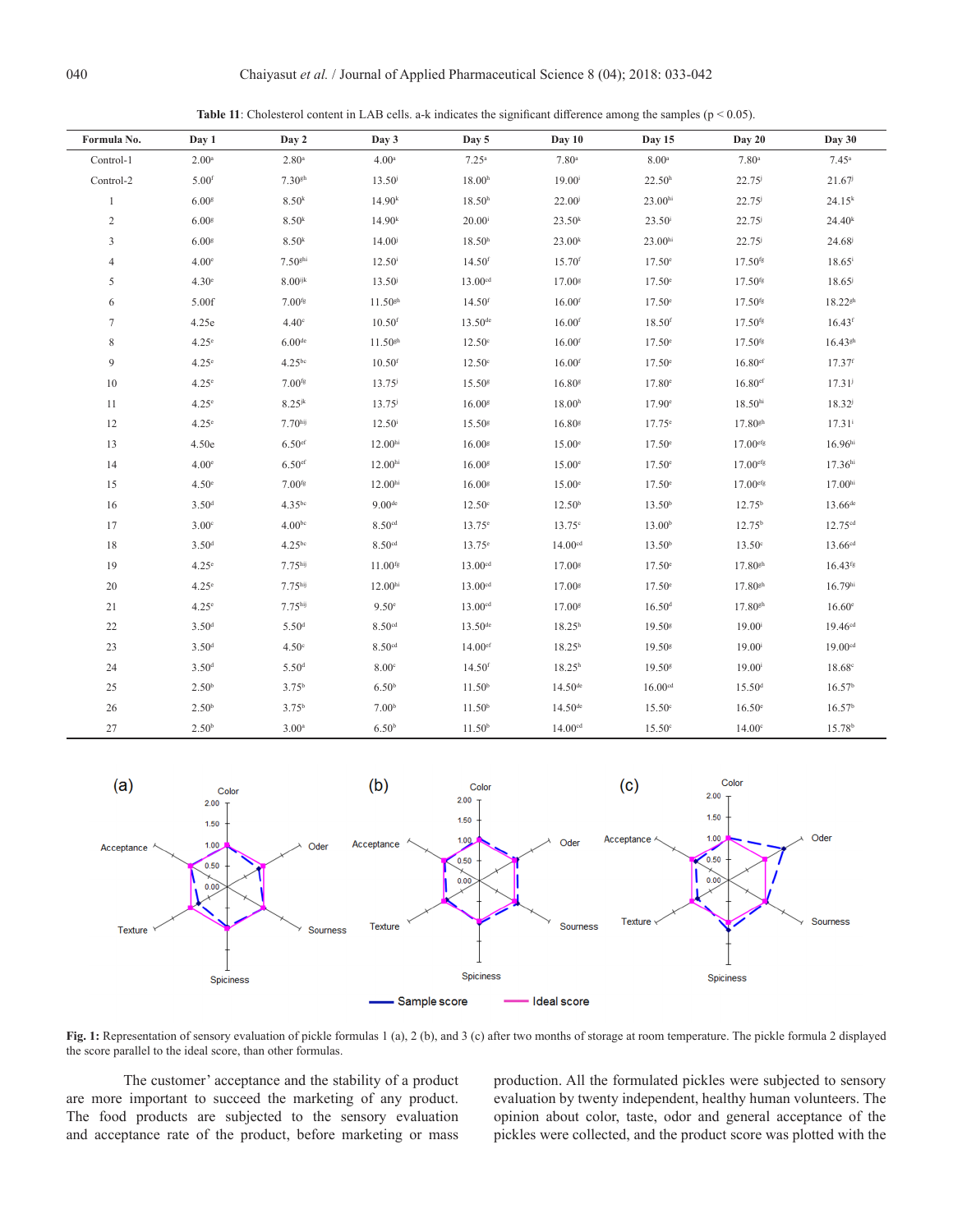ideal score. The results suggested that the pickle formulas 1, 2, and 3 are the most acceptable pickle formulations by the volunteers (Data not shown).

A successful probiotic pickle product should maintain an effective dose  $(>10^6$  CFU/ml) of probiotic until the proposed shelf life of the product, usually two or more months [\(Sanders](#page-9-18)  *et al*[., 2010](#page-9-18)). Hence, the selected pickle formulas were stored at room temperature for 60 days to assess the stability of probiotic strain in the pickles, and shelf life of the pickles. The amount of LAB in the pickles was gradually reduced over the period of storage, and the level of reduction also varied among the pickles. The pickle formula 1 retains the relatively high LAB cells during storage followed by formulas 2, and 3 (Table 11). The sensory evaluation data showed that all three pickles were accepted by the volunteers after the storage period. More specifically, pickle formula 2 was selected as the best pickle formula in the study by healthy volunteers (Fig. 1).

# **CONCLUSION**

The present study reported the successful isolation of probiotic LAB with cholesterol utilizing property from fermented foods of Northern Thailand. The MG based pickle was formulated with a different concentration of seasonings and LAB starter culture. The formulated pickles have been evaluated for the organic acids, alcohol content, and cholesterol-lowering property. The sensory evaluation and stability studies also proved that the formulated pickle was good for the human consumption. Further, the randomized clinical trial is required to explore the *in vivo* cholesterol lowering the ability of the formulated pickle. LAB5 mediated fermented MG pickle may be considered as the functional food to control the cholesterol.

# **ACKNOWLEDGMENTS**

Authors gratefully acknowledge the Chiang Mai University grant (CMU-grant) for the support, and the Faculty of Pharmacy and Chiang Mai University, Chiang Mai, Thailand for the necessary support. BSS wish to acknowledge the CMU Post-Doctoral Fellowship, Chiang Mai University, Chiang Mai, Thailand.

#### **CONFLICT OF INTEREST**

<span id="page-8-8"></span><span id="page-8-6"></span>All authors declare that they have no conflict of interest.

#### **REFERENCES**

Cappuccino JG, Sherman N. Microbiology: a laboratory manual. 9th Ed. San Francisco: Benjamin-Cummings; 2011.

Chaiyasut C, Makhamrueang N, Peerajan S, Sivamaruthi BS. Assessment of organic acid content, and brix value of representative indigenous fermented plant beverages of Thailand. Asian J Pharm Clin Res. 2017a; 10(1):350-354.

<span id="page-8-9"></span>Chaiyasut C, Sivamaruthi BS, Peerajan S, Sirilun S, Chaiyasut K, Kesika P. Assessment of heavy metals, minerals, alcohol, and fusel oil content of selected fermented plant beverages of Thailand. Int Food Res J. 2017b; 24(1):126-133.

<span id="page-8-11"></span>Chang JY, Lee HJ, Chang HC. Identification of the agent from *Lactobacillus plantarum* KFRI464 that enhances bacteriocin production by *Leuconostoc citreum* GJ7. J Appl Microbiol. 2007; 103(6):2504-2515.

<span id="page-8-15"></span>Chen CC, Chyau CC, Liao CC, Hu TJ, Kuo CF. Enhanced antiinflammatory activities of *Monascus pilosus* fermented products by addition of ginger to the medium. J Agric Food Chem. 2010; 58(22):12006-12013.

Cheng SJ, Sala M, Li MH, Courtois I, Chouroulinkov I. Promoting effect of Roussin's red identified in pickled vegetables from Linxian China. Carcinogenesis. 1981; 2(4):313-319.

<span id="page-8-2"></span>Cheng SJ, Sala M, Li MH, Wang MY, Pot-Deprun J, Chouroulinkov I. Mutagenic, transforming and promoting effect of pickled vegetables from Linxian County, China. Carcinogenesis. 1980; 1(8):685- 692.

<span id="page-8-22"></span>Choi IH, Noh JS, Han J-S, Kim HJ, Han E-S, Song YO. Kimchi, a fermented vegetable, improves serum lipid profiles in healthy young adults: Randomized clinical trial. J Med Food. 2013; 16(3):223-229.

<span id="page-8-18"></span>de Mejia EG, Dia VP. The role of nutraceutical proteins and peptides in apoptosis, angiogenesis, and metastasis of cancer cells. Cancer Metastasis Rev. 2010; 29(3):511-528.

<span id="page-8-7"></span>Gilliland SE, Nelson CR, Maxwell C. Assimilation of cholesterol by *Lactobacillus acidophilus*. Appl Environ Microbiol. 1985; 49(2):377- 381.

<span id="page-8-14"></span>Higashikawa F, Noda M, Awaya T, Ushijima M, Sugiyama M. Reduction of serum lipids by the intake of the extract of garlic fermented with Monascus pilosus: A randomized, double-blind, placebo-controlled clinical trial. Clin Nutr. 2012; 31(2):261-266.

<span id="page-8-20"></span>Hill C, Guarner F, Reid G, Gibson GR, Merenstein DJ, Pot B, Morelli L, Canani RB, Flint HJ, Salminen S, Calder PC, Sanders ME. Expert consensus document: The international scientific association for probiotics and prebiotics consensus statement on the scope and appropriate use of the term probiotic. Nat Rev Gastroenterol Hepatol. 2014; 11(8):506-514.

<span id="page-8-10"></span>Hur JW, Hyun HH, Pyun YR, Kim TS, Yeo IH, Paik HD. Identification and partial characterization of lacticin BH5, a bacteriocin produced by *Lactococcus lactis* BH5 isolated from Kimchi. J Food Prot. 2000; 63(12):1707-1712.

<span id="page-8-1"></span>IARC Working Group. Some naturally occurring substances: food items and constituents, heterocyclic aromatic amines and mycotoxins. IARC monographs on the evaluation of carcinogenic risks to humans. Vol. 56. Lyon: IARC Press; 1993.

<span id="page-8-13"></span>Lee HS, Lim WC, Lee SJ, Lee SH, Lee JH, Cho HY. Antiobesity effect of garlic extract fermented by Lactobacillus plantarum BL2 in dietinduced obese mice. J Med Food. 2016; 19(9):823-829.

<span id="page-8-16"></span>Lee JK, Jung DW, Kim YJ, Cha SK, Lee MK, Ahn BH, Kwak NS, Oh SW. Growth inhibitory effect of fermented kimchi on food-borne pathogens. Food Sci Biotechnol. 2009; 18(1):12-17.

<span id="page-8-12"></span>Li M, Yan YX, Yu QT, Deng Y, Wu DT, Wang Y, Ge YZ, Li SP, Zhao J. Comparison of immunomodulatory effects of fresh garlic and black garlic polysaccharides on RAW 264.7 Macrophages. J Food Sci. 2017; 82(3):765-771.

<span id="page-8-3"></span>Lu SH, Camus AM, Tomatis L, Bartsch H. Mutagenicity of extracts of pickled vegetables collected in Linhsien County, a highincidence area for esophageal cancer in Northern China. J Natl Cancer Inst. 1981; 66(1):33-36.

<span id="page-8-4"></span>Martins EMF, Ramos AM, Vanzela ESL, Stringheta PC, de Oliveira Pinto CL, Martins JM. Products of vegetable origin: A new alternative for the consumption of probiotic bacteria. Food Res Int. 2013; 51(2):764-770.

<span id="page-8-19"></span>Meira SMM, Daroit DJ, Helfer VE, Correa APF, Segalin J, Carro S, Brandelli A. Bioactive peptides in water soluble extract of ovine cheese from southern Brazil and Uruguay. Food Res Int. 2012; 48(1):322-329.

<span id="page-8-5"></span>Menconi A, Kallapura G, Latorre JD, Morgan MJ, Pumford NR, Hargis BM, Tellez AG. Identification and characterization of lactic acid bacteria in a commercial probiotic culture. Biosci Microbiota Food Health. 2014; 33(1):25-30.

<span id="page-8-17"></span>Mitra S, Chakrabartty PK, Biswas SR. Potential production and preservation of dahi by Lactococcus lactis W8, a nisin-producing strain. LWT-Food Sci Technol. 2010; 43(2):337-342.

<span id="page-8-21"></span>Natural news. Lowering cholesterol with fermented foods. 2012. http://www.nyrnaturalnews.com/diet-2/2012/11/lowering-cholesterol-withfermented-foods (Accessed on 24.2.2017).

<span id="page-8-0"></span>Organic facts, Health benefits of pickles. https://www. organicfacts.net/health-benefits/other/health-benefits-of-pickles.html